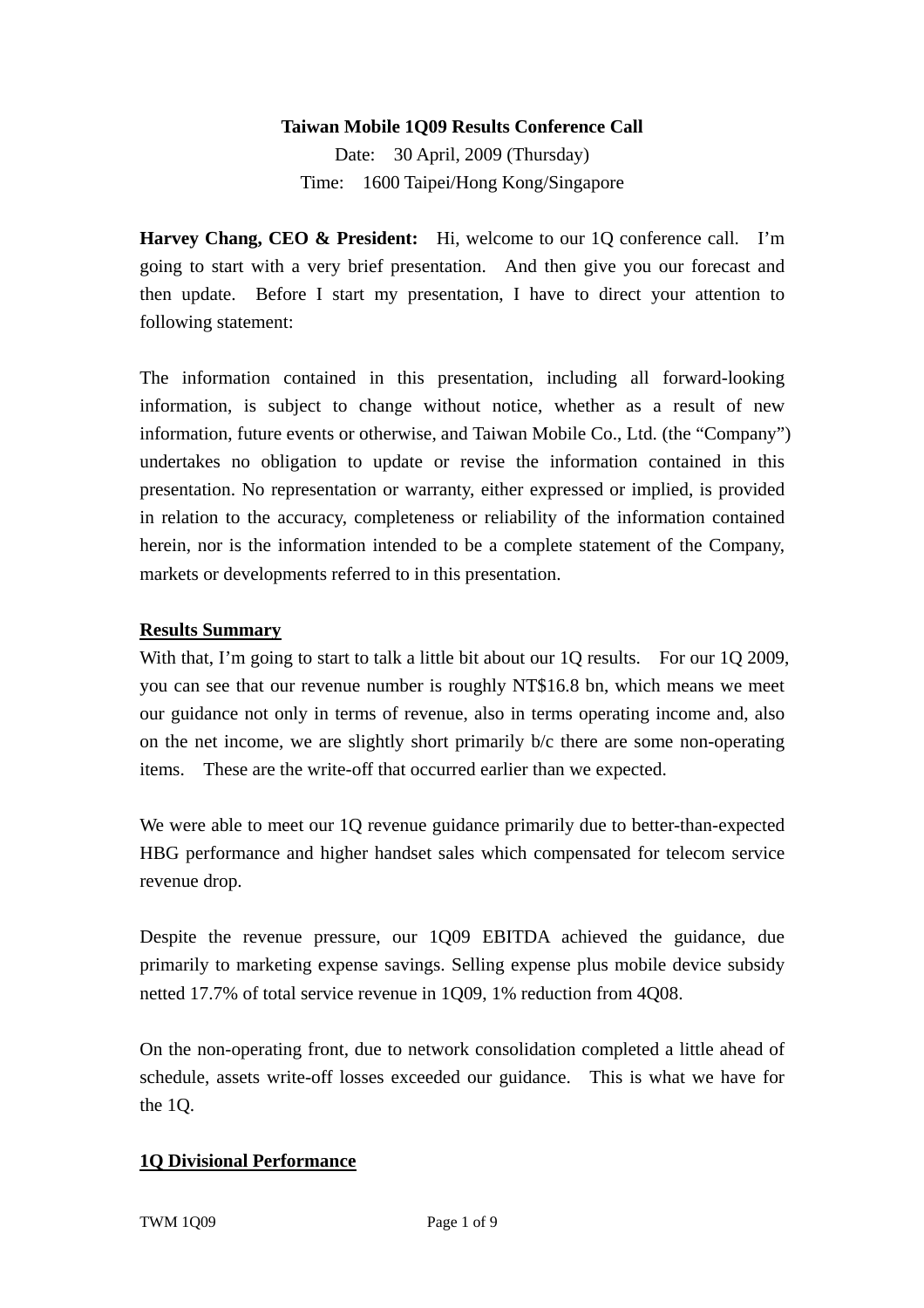If you go to the next page, which gives you a breakdown of the performance of our different business groups, our 1Q revenue growth in EBG and HBG failed to offset CBG's revenue decline. As a result, our consolidated revenue decreased 2% from a year ago.

On the profitability front, CBG's YoY decline in EBITDA mainly reflected lower service revenue as cash network cost and operating expense was cut from a year ago.

EBG's EBITDA in 1Q did not increase along with the growth in revenue, because it had higher percentage of revenue coming from lower-margin product such as ISR.

HBG had a healthy 6% YoY growth in EBITDA due to consumer's spending on cable TV and broadband was not negatively affected by the financial turmoil.

## **Wireless Peer Comparison**

On the next page, that will give you a comparison with our peers, as you can see our mobile subscriber number grew 1.9% YoY, coming largely from 100K data card subs addition. Compared to our closest competitor, we stood out in terms of mobile EBITDA, EBITDA margin and total subscriber number.

## **VAS and 3G**

And then, on the next page, which talks about VAS and 3G, TWM's VAS revenue grew 22% in 1Q and it is the most visible among the three major operators. This was mainly aided by 68% revenue increase in mobile internet. The strong growth in mobile internet revenue was a combined result of strong growth in data card subscribers as well as more mobile users adopting data price plans.

Our 3G post-paid subscriber number in 1Q09 have exceeded 2.5m, up 78%YoY. And our 3G data revenue was up 1.6 times from a year ago.

And then, on the next page, which is the balance sheet. I will turn the mic over to Rosie.

### **Balance Sheet Analysis**

**Rosie Yu, Finance VP & Spokesperson:** Good afternoon. I'm going to talk about balance sheet. The 1Q09 cash level rose sequentially from the previous quarter on the back of stable operating cash inflows.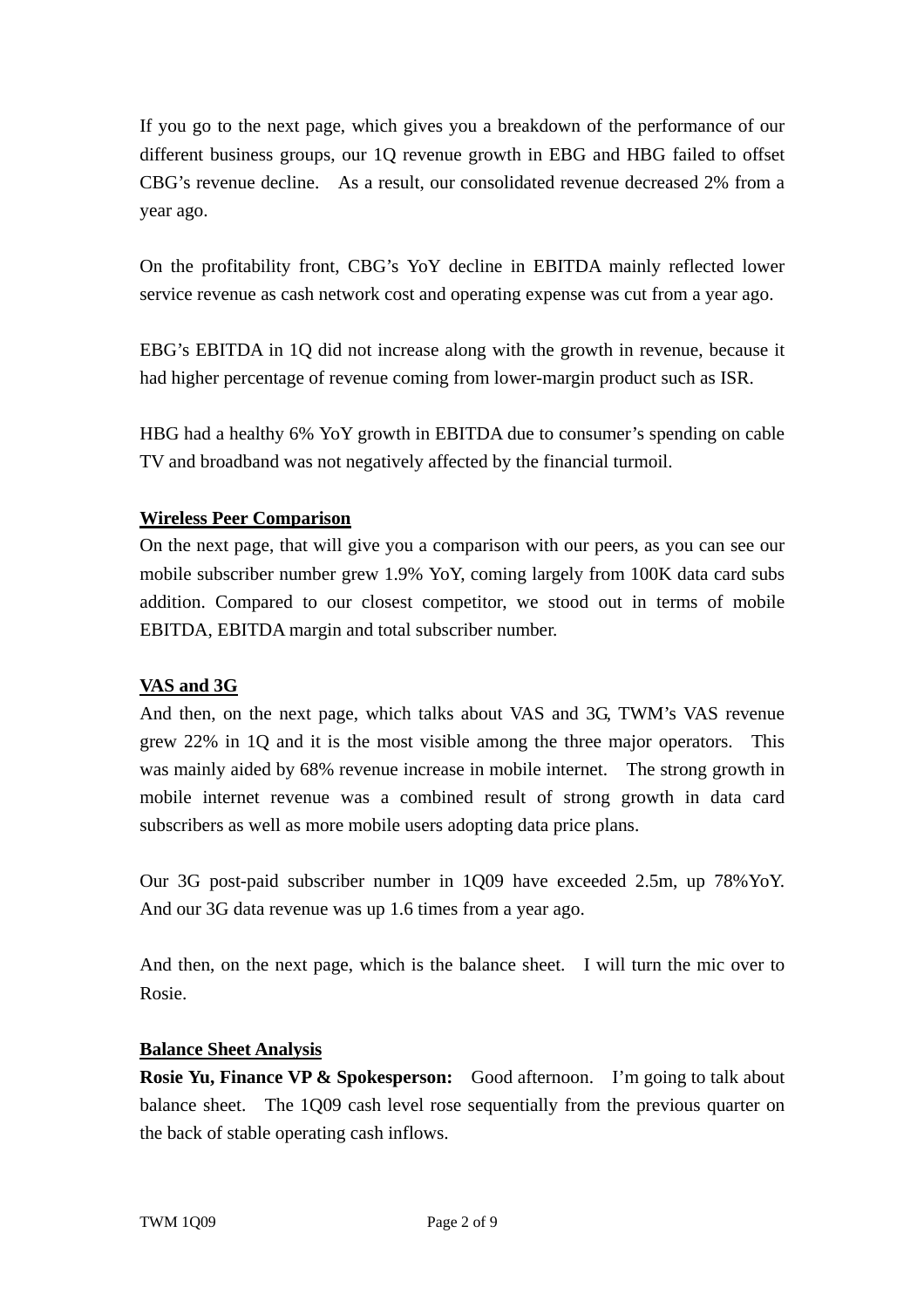Net PP&E balance at the end of 1Q09 was down by NT\$0.94bn from 4Q08 as 2G assets write-offs and depreciation charge was higher than new 3G equipment purchase in the quarter. The 2G's net book value was NT\$19.74bn as of the end of 1Q09 while that for 3G rose to NT\$12.17bn.

On the liability side, gross debt reduced to NT\$16bn from NT\$20.7bn a quarter ago, as a result of paying down NT\$5.2bn of syndicate loan.

## **Cash Flow Analysis**

Now, let's turn to cash flow analysis. Our operating cash flow remained stable in 1Q09. The 1Q09 investing activity cash outlay was mainly for NT\$1.5bn in cash capex. 83 3G base stations were added in 1Q and close to 100% of our 3G stations are HSDPA enabled.

In terms of financing activities, we repaid syndicate loan of NT\$5.2bn, and increased short-term borrowings by NT\$0.5bn. NT\$0.32bn cash inflows were from selling treasury shares to employees in 1Q09. Treasury shares balance amounted to 829mn shares as of the end of 1Q09.

So let me turn this back over to Harvey for 2Q forecast.

## **2Q09 Forecast**

**Harvey:** We forecast mobile service and cable TV revenue to rise sequentially in 2Q09. With contained SAC per sub, the QoQ rise in selling expense of our forecast is largely to reflect stronger gross adds of wireless data and planned marketing campaigns. The sequential pick-up in EBITDA is expected to help stem the decline in profits. We will try to maintain discipline over spending as implemented in 1Q09.

### **Event/ Regulatory update**

And then, give you a very quick events update. First is on earning distribution. On March 5, 2009, TWM's board meeting approved the proposal to distribute NT\$14bn out of our retained earnings as cash dividends to shareholders. Dividend per share will be NT\$4.7 based on share count of 2.97bn, net of treasury shares held by our subsidiaries and shares bought from the market.

And for new product and service, we are ahead of the pack and we launched own-brand netbooks earlier this year and we are providing the best mobile broadband services to customers. And then also, we are planning to introduce DTV in our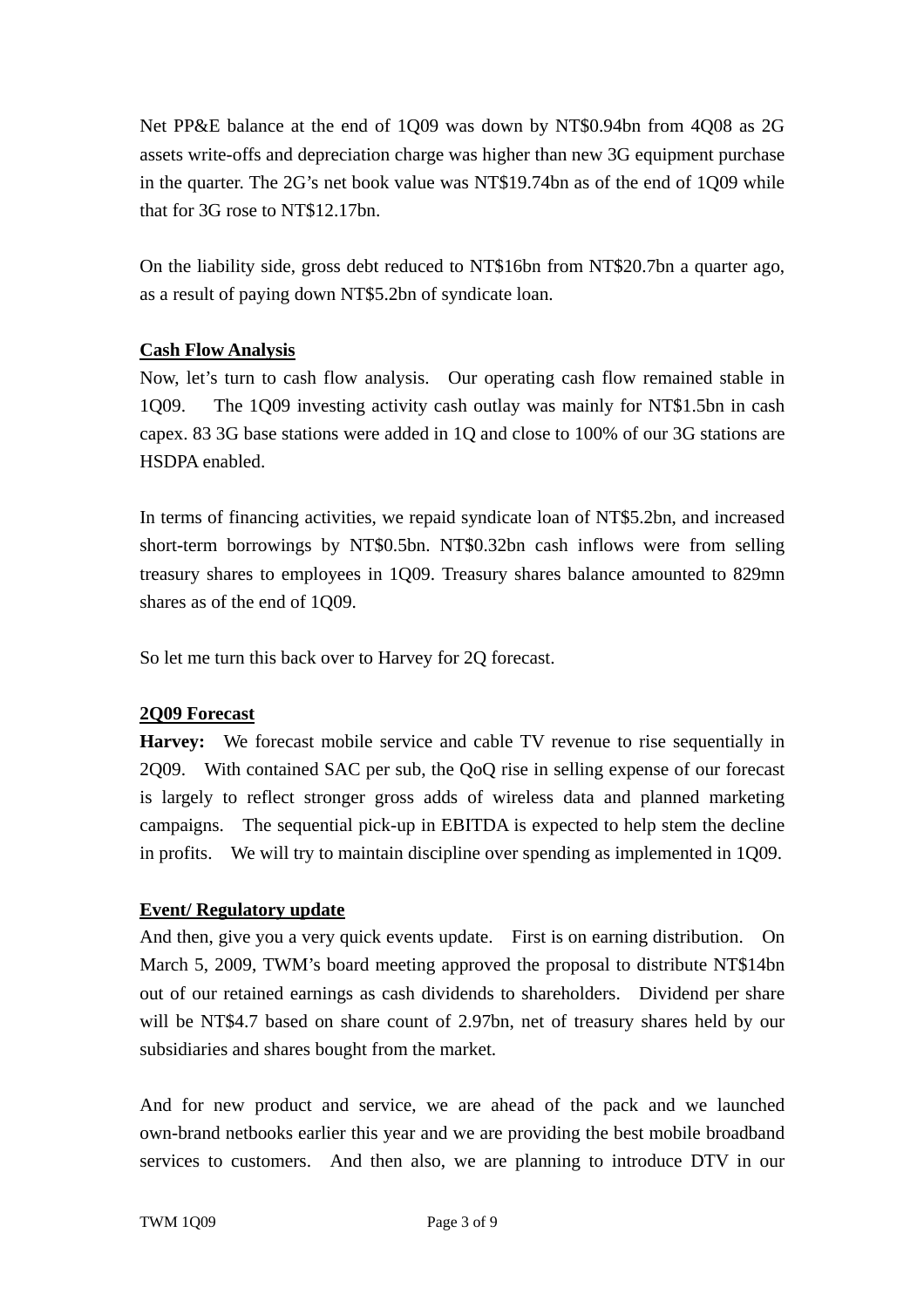CATV operating area in Taipei County in June and the other regions we are operating in September.

And, also, we have some more news in terms of award we've received early this year. We were awarded "5th Corporate Governance Asia Recognition Awards" in Asia Pacific region by *Corporate Governance Asia* magazine. This is the third year in a row. We received "IT Best Choice" awards from Institute for Information Industry in three categories. We were also awarded by *CommonWealth* magazine in "Excellence in Corporate Social Responsibility". This also is the third year in a row that we received this award. We are one of ten companies to receive this award. We also received seven commendations from NCC, the most among peers, for the efforts of bridging digital gap in remote areas in Taiwan.

On the regulatory front, on March 18, 2009, NCC announced to require SOs to provide performance guarantee on advance receipts from CATV customers. The new regulation is expected to take effect starting next year. But this is not very significant.

## **Key Message**

Our key message that, for this quarter, although we are continue facing worldwide financial turmoil and depressed economy, due to the weakness of the economy as a reflection, we inevitably posted a decline in EBITDA in 1Q, however we are still able to meet the guidance. Looking ahead, the economic outlook remains bleak. However, Taiwan Mobile will strive to sustain EBITDA levels in line with guidance to maintain shareholder return.

With that, we are happy to take questions.

# **Q & A**

**Anand Ramachandran, Citicorp HK:** *I have two questions. Firstly, what's your perspective into China Mobile investment into FET yesterday? How do you see that impacting TWM at all in terms of proportionally and in terms of threats on a 12 month view?* 

*Question #2, you have indicated 2Q estimates, can I take that to mean that the FY estimates you gave back with the 4Q results, those stay the same?*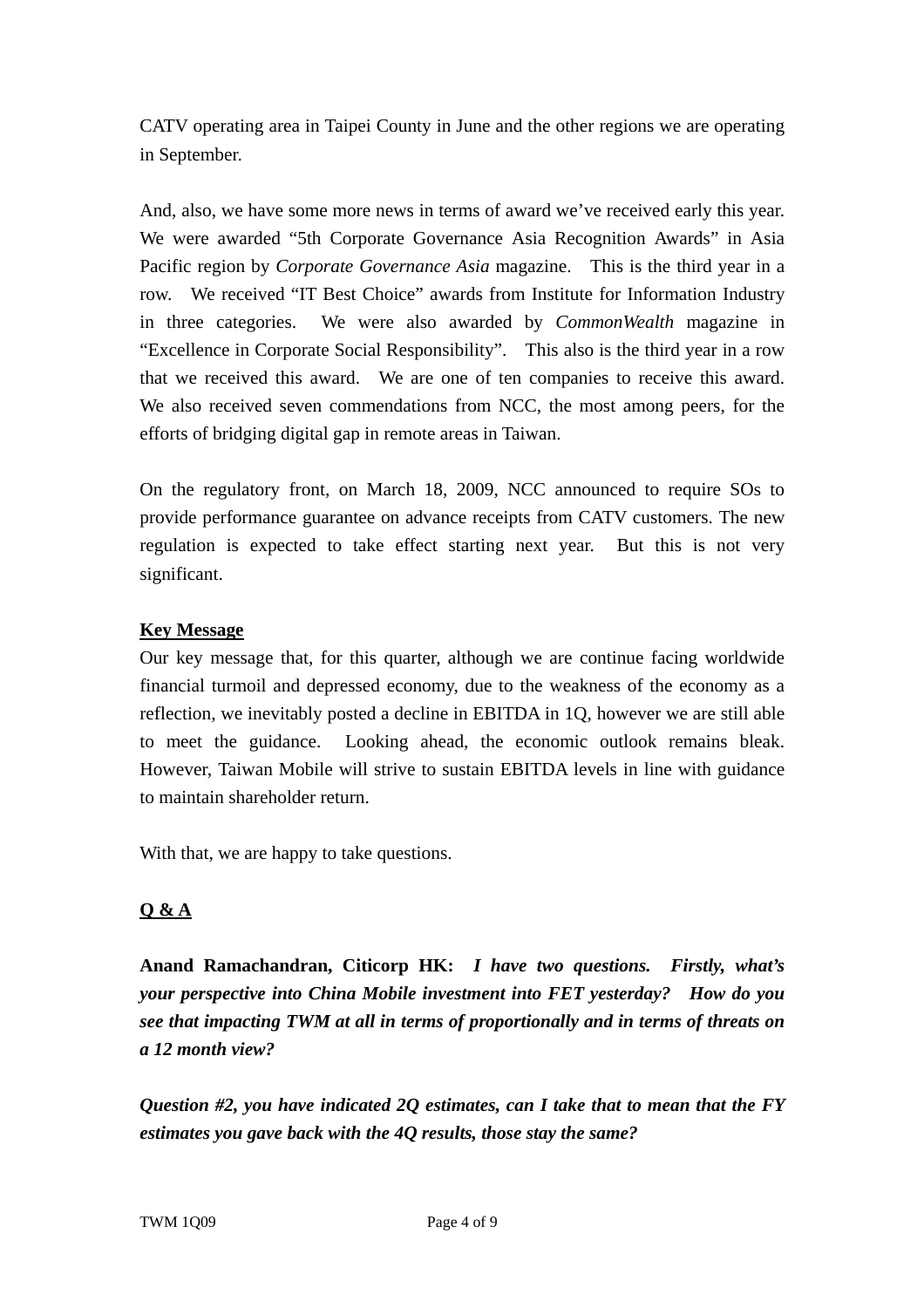**Harvey:** I'll answer your  $1<sup>st</sup>$  question and I'll let Rosie answer your  $2<sup>nd</sup>$  question. While it was a surprise to see that announcement made both by FET as well as by China Mobile, however, first of all, they still have to meet some regulatory challenges. Our understanding is that it might not meet the compliance standards. Secondly, from the limited information we have, we do not see that much impact on the competitive landscape in Taiwan.

**Anand:** *I don't know if this is answerable, but were you involved in any discussions with any Chinese operators at all?*

**Harvey:** I have not spoken to anyone with China Mobile for maybe a year; quite a long time.

**Rosie:** Anand, to answer your 2<sup>nd</sup> question, our original guidance still holds.

**Tim Story, JP Morgan HK:** *Just a question on capex, given the trends you indicated earlier on the success of products like mobile internet and netbooks, these are obviously more bandwidth-hungry stories. I'm just curious about your thoughts on capex in light of the need to continue to provide more and more capacity for these types of services. How you see the match b/w the economic environment encouraging you to curtail capex by the demand environment from consumers on these data services to require investments to remain high, if not, increasing?* 

**Rosie:** We have already trimmed down our CAPEX from last year NT\$8.4 bn to NT\$6.9 bn and currently we have slightly reduced it down to NT\$6.5 bn. That has already reflected our determination to cope with financial weakness in the economy.

**Tim:** *You're not worry that the increase in the demand as the supply of more and more affordable netbook and smartphone products from electronic vendors will make it possible for people to be using more and more internet applications that you might be under-investing in the next 1 or 2 years in the context of the lower capex that you're looking at?*

Harvey: No, we don't think it will cause that effect.

**Tim:** *The 2nd question is a follow-up on the announcement yesterday b/w China Mobile and FET. What's also obviously interesting is the money that FET is getting*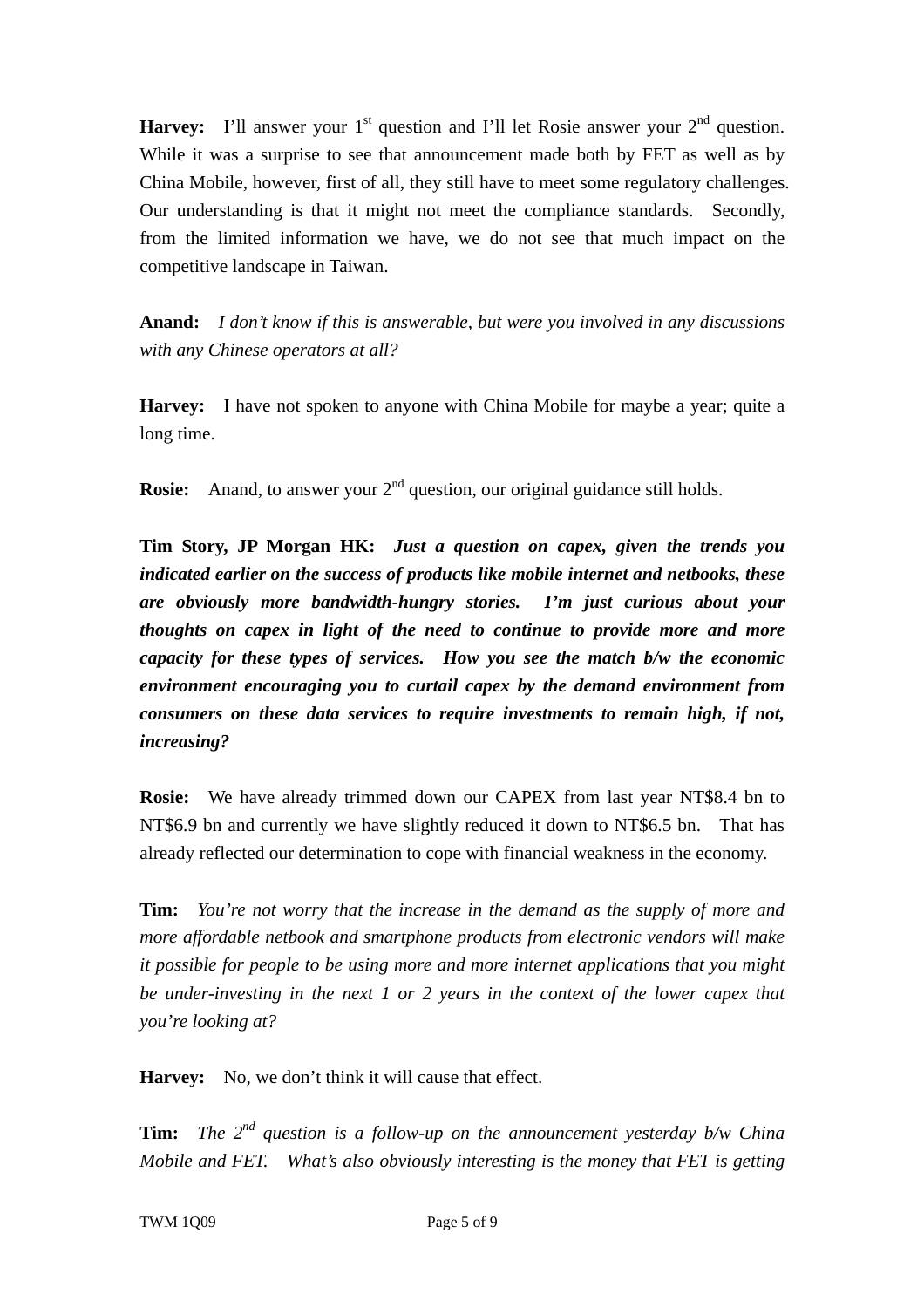*they have basically indicated is going to be earmarked in sort of venture capital approach to investing in internet-related companies, content companies perhaps in TW, but more likely in China. Assuming this goes forward, on the one hand, the possibility of you having a Chinese strategic partner is there, but, on the other hand, the other interesting thing that I would love to get your insight on, is whether or not you think there is a story to be focusing more on investing in the VAS chain similar to what FET talking about now and perhaps more similar to what Telstra's already done with the internet investment they've made in China in the last year or two. Any comments on that kind of strategy?*

**Harvey:** I wish them all the best of luck.

**Tim:** *It's not something interestin– TWM wants to stick with being a mobile operator in Taiwan is that basically what I should take away?*

**Harvey:** No, that's not what you should take away. I only said is that I wish them the best of luck. That's all I said. We have a small operation in Beijing already for a couple of years. We did not give up the China market. Making investments in China is a challenge. I don't think you people will be please that we tell we set aside \$20 mn for making investment.

**Arthur Pineda , RBS Singapore:** *I have two questions. With regards to the asset write-down, is it merely front loading of your FY guidance or will this mean an increase going forward?* 

*With regards to your 2Q09 guidance, it's seems to me that TWM is quite unique in saying it posts sequential earning growth and margin expansion. What did you think will allow you do this and what are you doing differently from your case in order to achieve this?* 

**Rosie:** To answer your first question, we don't think our write-off amount for the FY will exceed our guidance that based on our current estimate.

As to your  $2^{nd}$  question, I think our focus is mainly on the EBITDA. As Harvey mentioned earlier, we will try to exercise discipline over the spending in the 2Q as an implement in the 3Q to achieve the goal.

**Arthur:** *You don't think there will be competitive pressures out there that actually*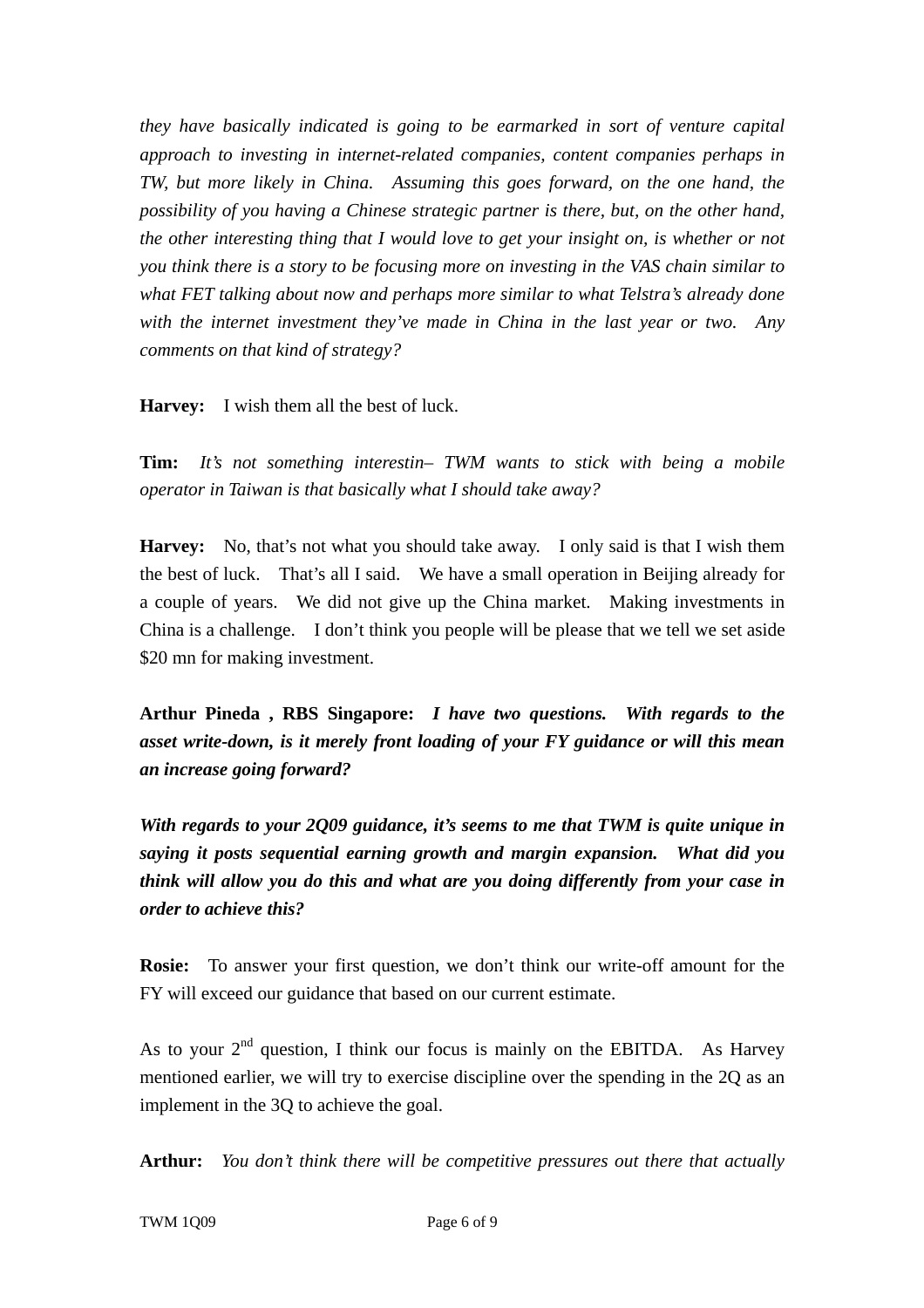*require you spend more going forward as compared to 1Q levels?*

**Harvey:** Well, the competition is a very dynamic game. Given what we have seen so far, we think that we are giving you reasonable estimate. Come on, it's only  $2\frac{1}{2}$ months away, we are not telling you this is going to happen three years later. Whether or not this is going to come true or not, you will know fairly shortly. So, I don't think you have that much to worry about. We announce our monthly results every month.

**Kathy Chen, Goldman Sachs***: Two part question related to the cable business. Firstly, can you talk a bit more about the digital TV rollout and what impact on financials that will have, including color on what the pricing looks like compared to the basic analog cable and what kind of set top box subsidies are being provided?* 

*Secondly, regarding some recent news that NCC may establish rules requiring channel operators to provide the same program on both cable and CHT MOD platform, what is your view on the potential impact to your cable business as well as the overall cable industry?* 

**Harvey:** Kathy, the digital TV rollout is a new attempt. Each of the MSOs are now in the process of lining up their content. We don't want to be behind. We also want to join crowd. Initial subscription maybe  $10,000, 20,000$  subscribers in the  $1<sup>st</sup>$ 3-6 months, it's not a whole a lot. So, financially, I don't see any significant impact one way or another. As to the PRC companies making investment here in TW in the area of Cable TV, I thin it will take awhile. It's not going to be easy. There is going to be some regulatory constraints. So, for the time being, I really don't worry that much about it. But, on the other hand, by the time if they are really able to come and make an investment, it might present a real opportunity for us. But, right now, it is not our focus.

**Kathy:** *Sorry, to clarify, my second question was actually related to some recent newsflow where the NCC is looking to establish rules where content has to be the same on both cable TV platform as well CHT IPTV platform.*

**Rosie:** Kathy, can you please clarify your question?

**Kathy:** *Uh, yeah, it was basically some newsflow the NCC in response to some customer complaints that the content on CHT MOD platform is different from what's*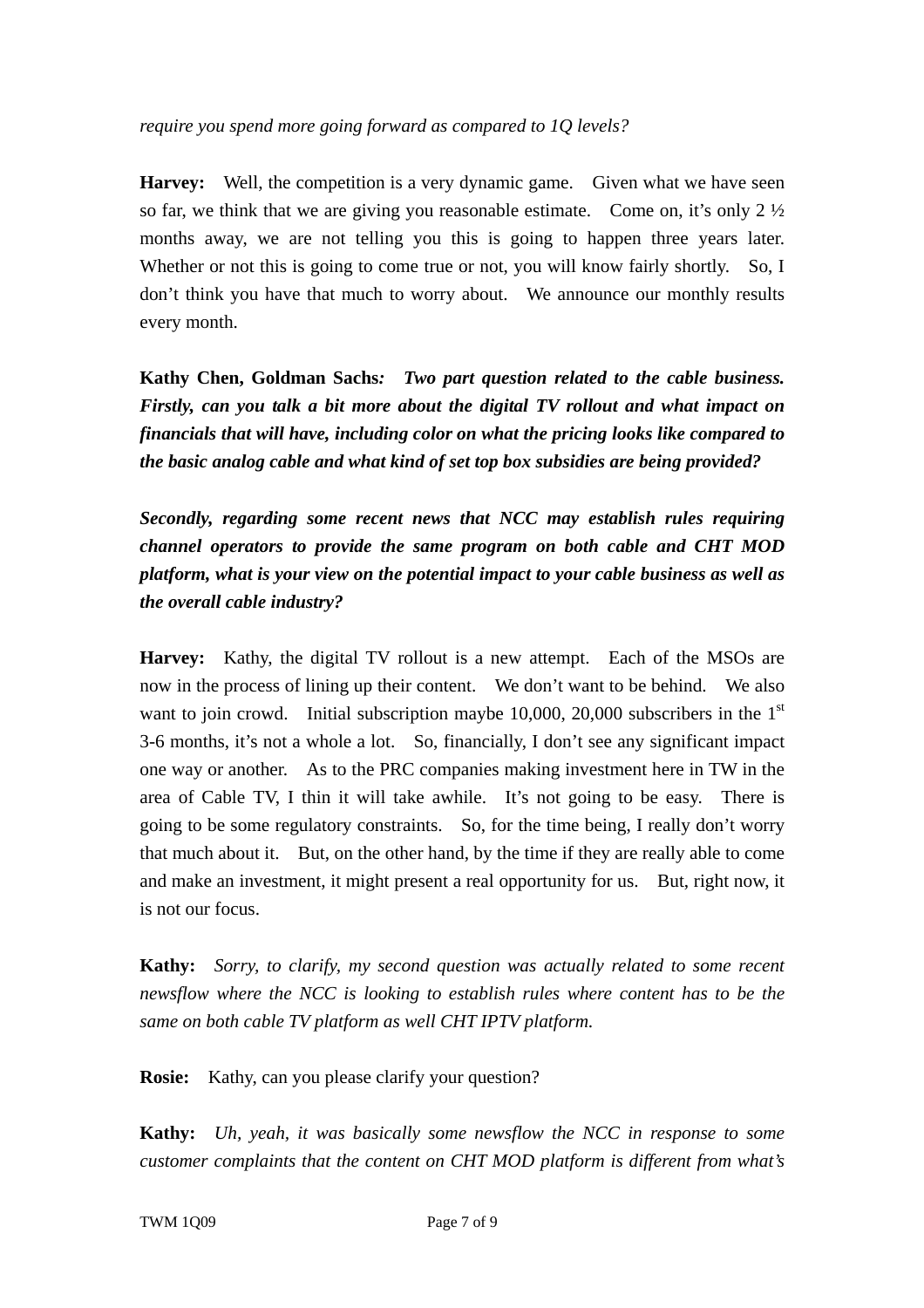*being offered on the cable side. I think NCC made some statement saying they may establish some rule where the content has to be the same or something along those lines.*

**Harvey:** I never heard that before. I don't think the NCC will want to get involved in that.

**Kathy:** *Okay. Also, a follow-up on the first part, just to clarify, for digital offerings now, is the ARPU also capped or do you have a la carte packages that you can offer and is it still the first set top box being fully subsidized?*

**Harvey:** It will not be fully subsidized. Right now, we are, the digital content is treated as VAS of the CATV. So, there will be additional charges on that. There will be additional revenue from digital content. We are in no position to offer that for free or subsidize that heavily.

**Kathy:** *Okay. Thank you.*

**Harvey:** Thank you all for attending this phone call. We will talk to again next quarter. Have a very good afternoon.